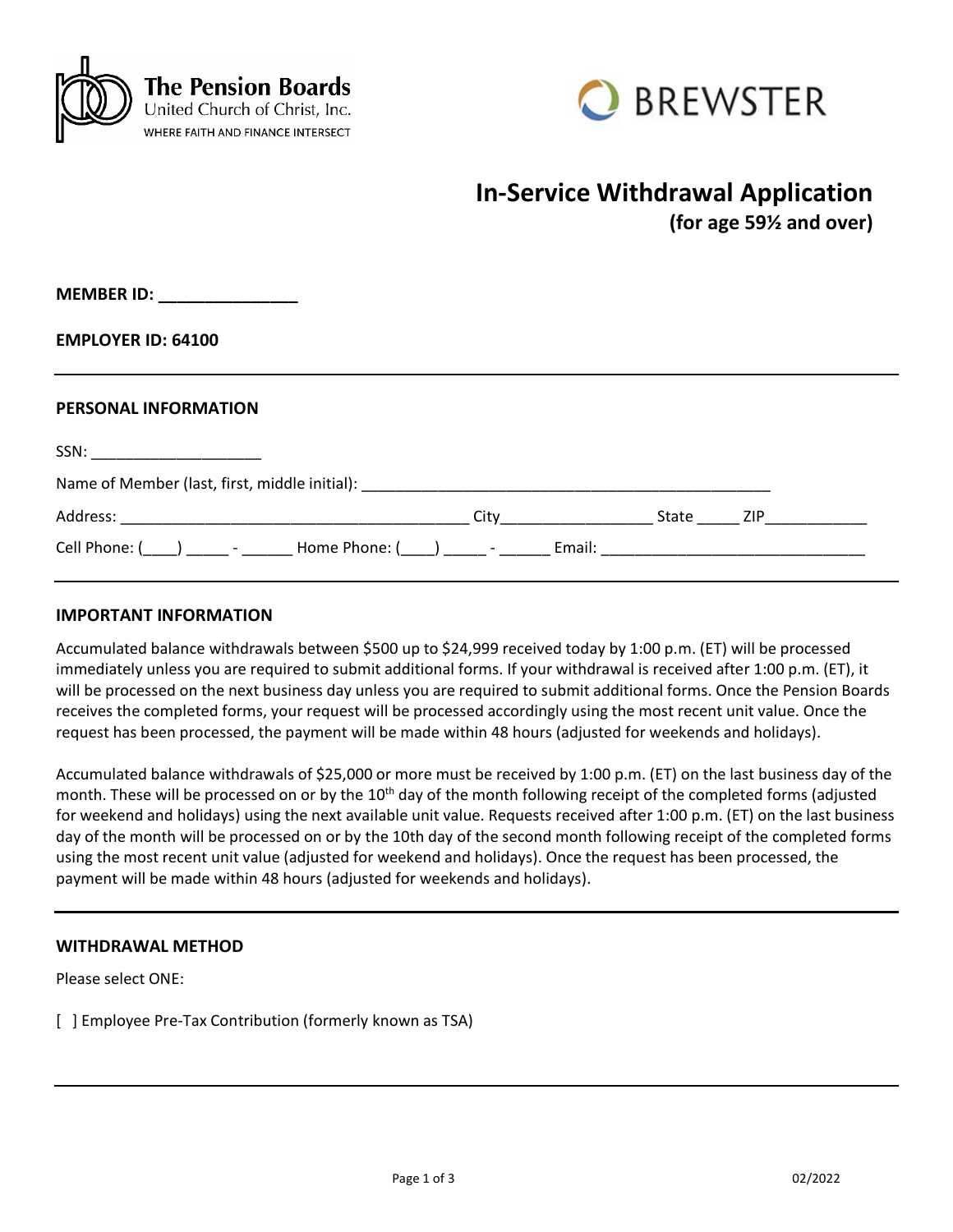#### **WITHDRAWAL OPTIONS**

Note: Please see the end of this form for important information regarding federal taxes.

Please select ONE:

- [ ] I would like to have the entire amount of my withdrawal paid to me. I understand that 20% will be withheld and sent to the IRS as an income tax withholding.
- [ ] I would like the Pension Boards to roll over the entire amount of my withdrawal to my Traditional IRA of 403(b) plan, as specified below.
- [ ] I would like the Pension Boards to roll over \$\_\_\_\_\_\_\_\_\_\_\_\_\_\_\_\_\_ of the withdrawal amount to my IRA, as specified below, and have the balance paid to me. I understand that I will not receive the entire balance, as 20% will be sent to the IRS as an income tax withholding.

Name of IRA or 403(b) tax-sheltered annuity plan:

| Organization: | ID or account number: |       |  |  |
|---------------|-----------------------|-------|--|--|
| Address:      | `i+v<br>ᇅ             | State |  |  |

If you elect to have any amount rolled over to another account, the Pension Boards will need an official form from the organization that will accept the rollover. Please send the appropriate form(s) to the Pension Boards, or request that the institution forward it to the Pension Boards on your behalf.

### **SPOUSAL CONSENT AND NOTARY**

Spousal consent and notary are only required if the applicant is married and has chosen a withdrawal or rollover option.

Spouse's Consent:

[ ] I hereby consent to the election by my spouse of an in-service withdrawal or rollover option. I understand that no annuity benefits will be payable to me.

| Spouse's Signature |  |  |  |
|--------------------|--|--|--|
|                    |  |  |  |
|                    |  |  |  |

### **NOTARY**

| Please note: A notary is only required if the spouse is signing the form. |
|---------------------------------------------------------------------------|
|---------------------------------------------------------------------------|

| Notary's Signature |  |  |  |
|--------------------|--|--|--|
|--------------------|--|--|--|

Notary's Stamp:

#### **SIGNATURE**

[ ] I do hereby affirm that I have carefully read and understood the items on this form.

Member Signature \_\_\_\_\_\_\_\_\_\_\_\_\_\_\_\_\_\_\_\_\_\_\_\_\_\_\_\_\_\_\_\_\_ Date: \_\_\_\_/\_\_\_\_\_\_/\_\_\_\_\_\_

Please return this signed and completed form by email to: info@pbucc.org; by fax: 212.729.2701; or mail to: Pension Boards-UCC, 475 Riverside Drive, Suite 1020, New York, NY 10115.